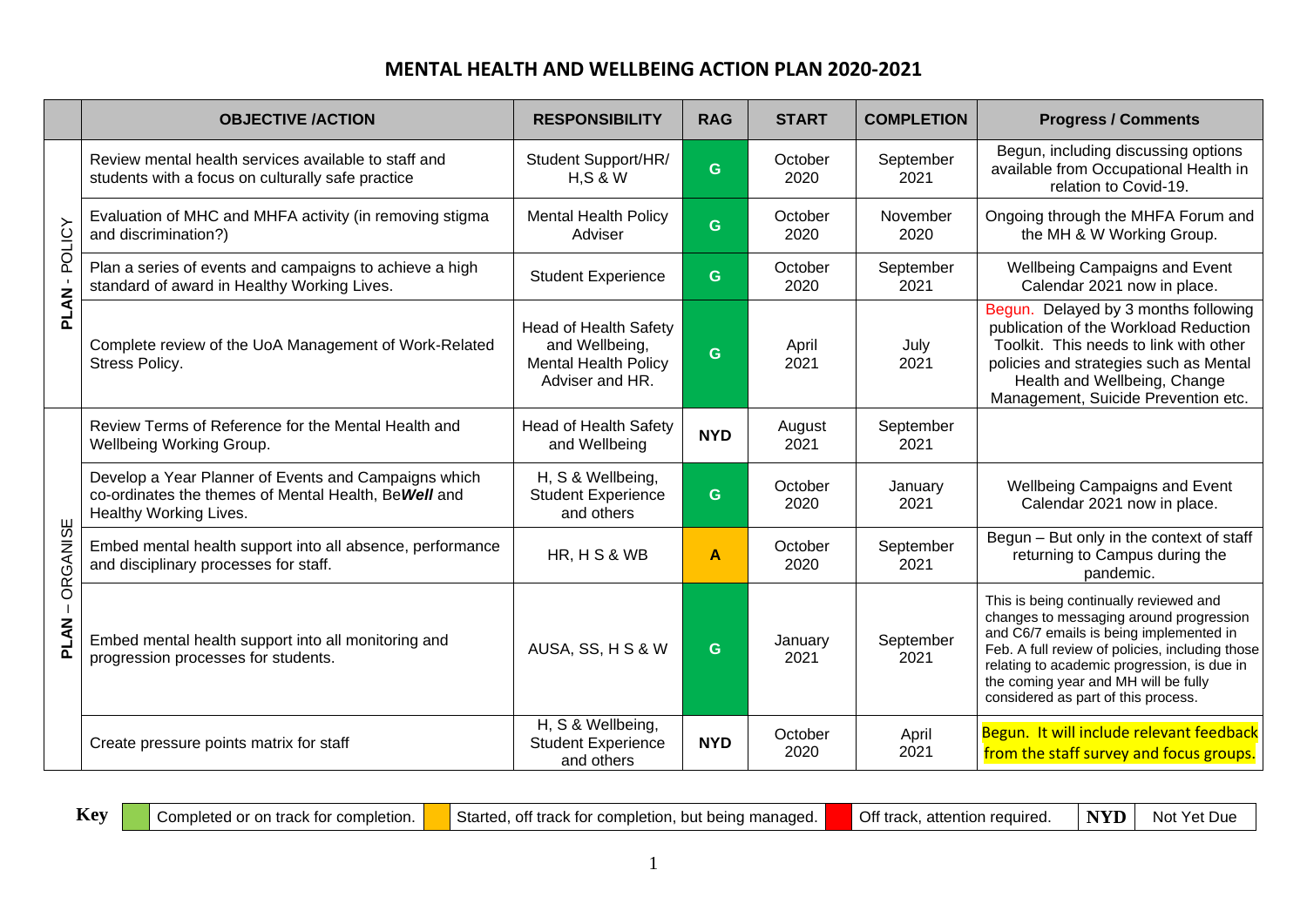|                               | <b>OBJECTIVE /ACTION</b>                                                                                                                                                   | <b>RESPONSIBILITY</b>                                                          | <b>RAG</b> | <b>START</b>    | <b>COMPLETION</b> | <b>Comments</b>                                                                                                                                                                                                                                                                                                                                      |  |
|-------------------------------|----------------------------------------------------------------------------------------------------------------------------------------------------------------------------|--------------------------------------------------------------------------------|------------|-----------------|-------------------|------------------------------------------------------------------------------------------------------------------------------------------------------------------------------------------------------------------------------------------------------------------------------------------------------------------------------------------------------|--|
| -COMMUNICATION<br><b>PLAN</b> | Maintain a regular programme of communication on mental<br>health, safety and wellbeing topics utilising the resources<br>available including the e-zine and the intranet. | <b>Student Experience</b>                                                      | G          | October<br>2020 | September<br>2021 | Weekly wellbeing posts in<br>Ongoing.<br>ezines. Sunday Instagram focus on<br>Mental Health and Wednesday<br>focuses on Wellbeing.                                                                                                                                                                                                                   |  |
|                               | Include in the above regular content which proactively<br>seeks to prevent stress, publicises available support and<br>promotes work/life balance and healthy lifestyles.  | <b>Student Experience</b>                                                      | G.         | October<br>2020 | September<br>2021 | Began with promotion of Stress<br>Awareness Week (2 <sup>nd</sup> – 6 <sup>th</sup><br>November). Regular work-study-life<br>balance tips are also shared on social<br>media. Student StudyWell programme<br>will run throughout the whole academic<br>year rather than just at traditional exam<br>times (due to ongoing assessments<br>this year). |  |
|                               | Review, revise and update the Health, Safety and<br>Wellbeing content of StaffNet and student webpages.                                                                    | <b>Student Experience</b><br>& Health, Safety &<br><b>Wellbeing Team</b>       | G          | October<br>2020 | September<br>2021 | Including the above content and<br>embracing the "big red button"<br>philosophy. Ongoing.                                                                                                                                                                                                                                                            |  |
| COMPETENCE<br><u>o</u>        | Encourage all staff to complete the MIND e-learning.                                                                                                                       | Staff Development,<br>Health, Safety &<br>Wellbeing and<br>Student Experience. | G.         | October<br>2020 | September<br>2021 | This is available and being promoted<br>as part of relevant campaigns.                                                                                                                                                                                                                                                                               |  |
|                               | Carry out a review of the training requirements relating to<br>the HSE Management Standards and make<br>recommendations to the Health and Safety Committee.                | H, S & Wellbeing<br>Team, Staff<br>Development and<br>others.                  | G          | April<br>2021   | July<br>2021      | Begun, via the Stress Task and Finish<br>Group. Delayed in tandem with the<br>policy review. Aim to devise a<br>competency framework for the long-<br>term proactive management of stress.                                                                                                                                                           |  |
|                               | Develop and implement a combination of face to face and<br>e-learning arising from the recommendations in the above<br>report.                                             | H, S & Wellbeing<br>Team, Staff<br>Development and<br>others.                  | <b>NYD</b> | May<br>2021     | September<br>2021 | This may extend into the following year<br>as it is multi-faceted.                                                                                                                                                                                                                                                                                   |  |
|                               | Initiate suicide prevention training plan and evaluate                                                                                                                     | <b>Mental Health Policy</b><br>Adviser & Staff<br>Development                  | G.         | October<br>2020 | September<br>2021 | Plan agreed. Front line staff groups<br>identified. 2 courses ran in late 2020.                                                                                                                                                                                                                                                                      |  |

**Key** Completed or on track for completion. Started, off track for completion, but being managed. Off track, attention required. NYD Not Yet Due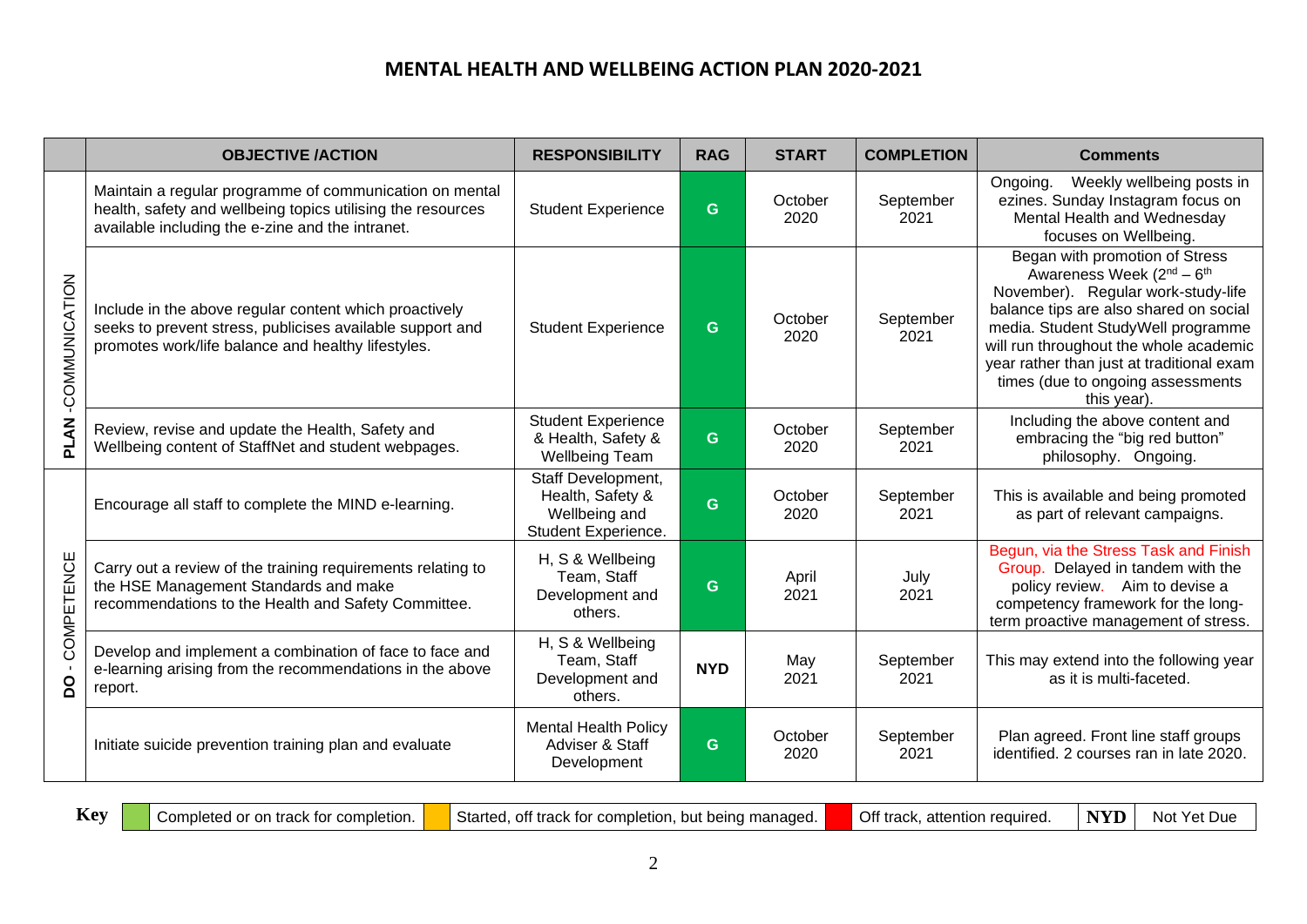|                                                    | <b>OBJECTIVE /ACTION</b>                                                                                                    | <b>RESPONSIBILITY</b>                                                              | <b>RAG</b> | <b>START</b>    | <b>COMPLETION</b>                                  | <b>Comments</b>                                                                                                                                                                                                                                 |
|----------------------------------------------------|-----------------------------------------------------------------------------------------------------------------------------|------------------------------------------------------------------------------------|------------|-----------------|----------------------------------------------------|-------------------------------------------------------------------------------------------------------------------------------------------------------------------------------------------------------------------------------------------------|
| LEMENTATION<br>$\overline{\mathsf{M}}$<br><u>o</u> | Support the pastoral role of academic staff working with<br>student mental health through training and staff<br>development | <b>Mental Health Policy</b><br>Adviser & Student<br><b>Experience &amp; Others</b> | A          | October<br>2020 | September<br>2021                                  | Due to be discussed with the Dean for<br>Student Support.                                                                                                                                                                                       |
|                                                    | Initiate events and campaigns for Healthy Working Lives                                                                     | September<br>October<br>G.<br><b>Student Experience</b><br>2020<br>2021            |            |                 | <b>Project paused by NHS until Spring</b><br>2021. |                                                                                                                                                                                                                                                 |
|                                                    | <b>Review MHFA/MHC Network</b>                                                                                              | <b>Mental Health Policy</b><br>Adviser & School of<br>Psychology                   | G.         | June<br>2021    | August<br>2021                                     | Already in progress. An intern from<br>School of Psychology is undertaking a<br>focussed evaluation of these roles this<br>will continue through the MHFA Forum<br>and the MH & W Working Group.<br>Survey due to be launched on 14th<br>April. |
|                                                    | Develop a year planner of Be Well Events and Campaigns<br>for students                                                      | Student Experience,<br>H, S & Wellbeing,<br>Communications,<br>AUSA & others       | G          | October<br>2020 | January<br>2021                                    | <b>Wellbeing Campaigns and Event</b><br>Calendar 2021 now in place and<br>BeWell Podcast series, focusing on a<br>range of wellbeing topics, launched.                                                                                          |
|                                                    | Actively involve staff and student Equality networks in<br>evaluating MHWB action plan                                      | HR, AUSA, SE &<br>H, S & W                                                         | G          | October<br>2020 | September<br>2021                                  | Begun with consultation on the draft<br>new MH & W Policy and Strategy.                                                                                                                                                                         |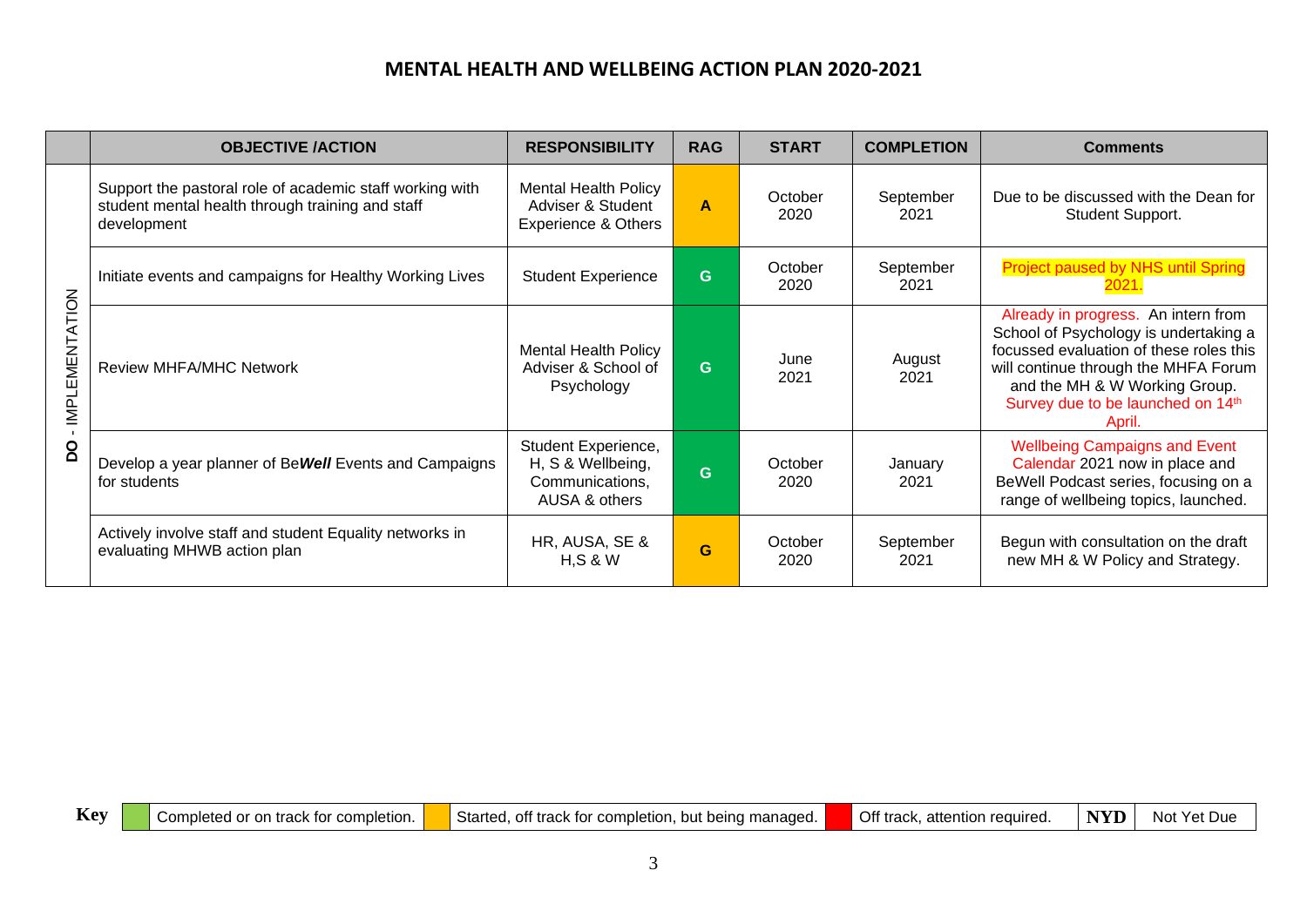|                     | <b>OBJECTIVE /ACTION</b>                                                                                                                                 | <b>RESPONSIBILITY</b>                                                 | <b>RAG</b> | <b>START</b>     | <b>COMPLETION</b> | <b>Comments</b>                                                                                                        |  |
|---------------------|----------------------------------------------------------------------------------------------------------------------------------------------------------|-----------------------------------------------------------------------|------------|------------------|-------------------|------------------------------------------------------------------------------------------------------------------------|--|
|                     | Monitor use of the Employee Assistance Program.                                                                                                          | Human Resources &<br>Health, Safety and<br>Wellbeing                  | G          | October<br>2020  | September<br>2021 | Ongoing - Report was considered at<br>the October meeting of the MH & W<br>Working Group.                              |  |
| MONITORING<br>CHECK | Monitor use of Togetherall the Student Counselling<br>Service, Specialist Mentors.                                                                       | <b>Student Support</b>                                                | G          | October<br>2020  | September<br>2021 | Ongoing                                                                                                                |  |
|                     | Complete annual analysis of use of Togetherall, Student<br>Counselling service, Specialist Mentors to inform priorities<br>for action plan in 2021-22    | Head of H& S and W<br>& Mental Health<br>Policy Adviser               | <b>NYD</b> | August<br>2021   | September<br>2021 |                                                                                                                        |  |
|                     | Complete annual analysis of the use of the EAP, Student<br>Counselling Services and other data to inform priorities for<br>the action plan in 2021-2022. | H, S & Wellbeing,<br>Human Resources &<br><b>Student Support</b>      | <b>NYD</b> | August<br>2021   | September<br>2021 |                                                                                                                        |  |
|                     | Receive reports from the Workload Planning Review<br>Group on analysis of data and consider<br>recommendations.                                          | Human Resources<br>and Head of Health,<br>Safety and Wellbeing        | G          | January<br>2021  | September<br>2021 | Begun - see below.                                                                                                     |  |
|                     | Review data from employee survey to inform the Stress<br>Management Strategy.                                                                            | <b>Human Resources</b><br>and Head of Health,<br>Safety and Wellbeing | G.         | December<br>2020 | January<br>2021   | <b>Stress task and Finish Group has</b><br>begun analysis of responses to the<br>stress questions in the Staff Survey. |  |
|                     | Review data from Aberdeen Student Experience Survey<br>to inform the Be Well Strategy.                                                                   | <b>Student Experience</b>                                             | G.         | November<br>2020 | January<br>2021   | Completed. Results published and ASK<br>sessions also available.                                                       |  |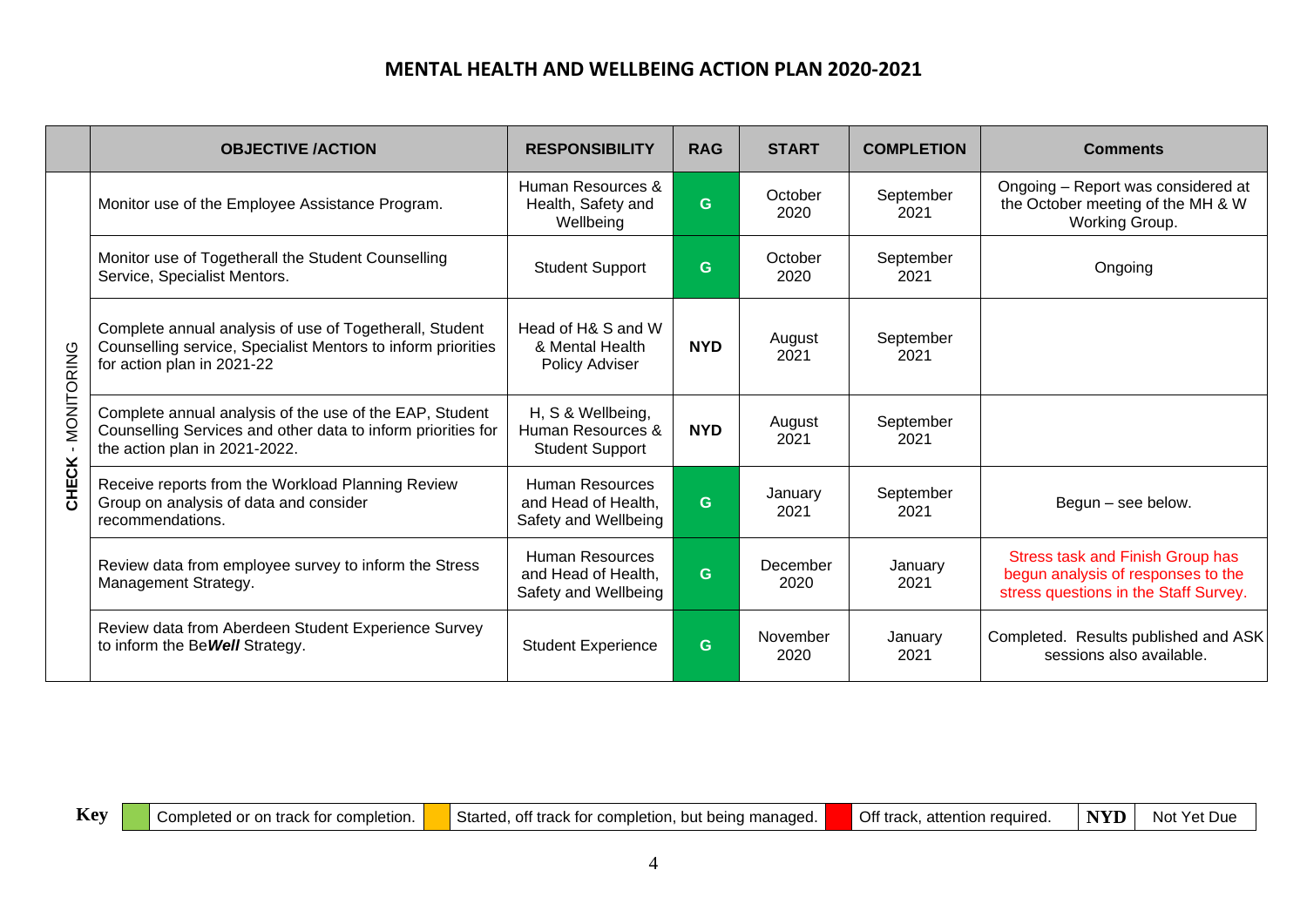|               | <b>OBJECTIVE /ACTION</b>                                                                                   | <b>RESPONSIBILITY</b>                                                                 | <b>RAG</b> | <b>START</b>     | <b>COMPLETION</b> | <b>Comments</b>                                                                                                                                                                  |
|---------------|------------------------------------------------------------------------------------------------------------|---------------------------------------------------------------------------------------|------------|------------------|-------------------|----------------------------------------------------------------------------------------------------------------------------------------------------------------------------------|
|               | Complete Healthy Working Lives Submission.                                                                 | <b>Wellbeing Adviser</b>                                                              | <b>NYD</b> | February<br>2021 | March<br>2021     | Project paused by NHS until Spring<br>2021. Awaiting new date for the<br>submission.                                                                                             |
|               | Complete annual review of Mental Health and Wellbeing<br>Policy.                                           | Head of Health<br>Safety and Wellbeing                                                | G          | October<br>2020  | January<br>2021   | Draft consulted on at EDIC and the MH<br>& W Working group.<br>Discussed at the H& S Committee in<br>February and will go back to the May<br>meeting before progressing to PaRC. |
| REVIEW<br>ACT | Complete review of the effectiveness of the Mental Health<br>and Wellbeing and Strategy.                   | Head of Health,<br>Safety and Wellbeing                                               | A          | January<br>2021  | September<br>2021 | Delayed by 3 months following<br>publication of the Workload Reduction<br>Toolkit. New strategy now due to be<br>finalised in time for the new academic<br>year 2021/22.         |
|               | Provide regular updates to Equality, Diversity and<br>Inclusion Committee and University Safety Committee. | Head of Health,<br>Safety and Wellbeing<br>& Equality and<br><b>Diversity Adviser</b> | Ġ          | October<br>2020  | September<br>2021 | Ongoing. The Draft MH&W Policy was<br>discussed in December 2020.<br>Updates on the action plan reported as a<br>standing item.                                                  |
|               | Draft Mental Health and Wellbeing Activity Plan for 2021 -<br>2022                                         | Head of Health<br>Safety and Wellbeing                                                | <b>NYD</b> | August<br>2021   | September<br>2021 |                                                                                                                                                                                  |